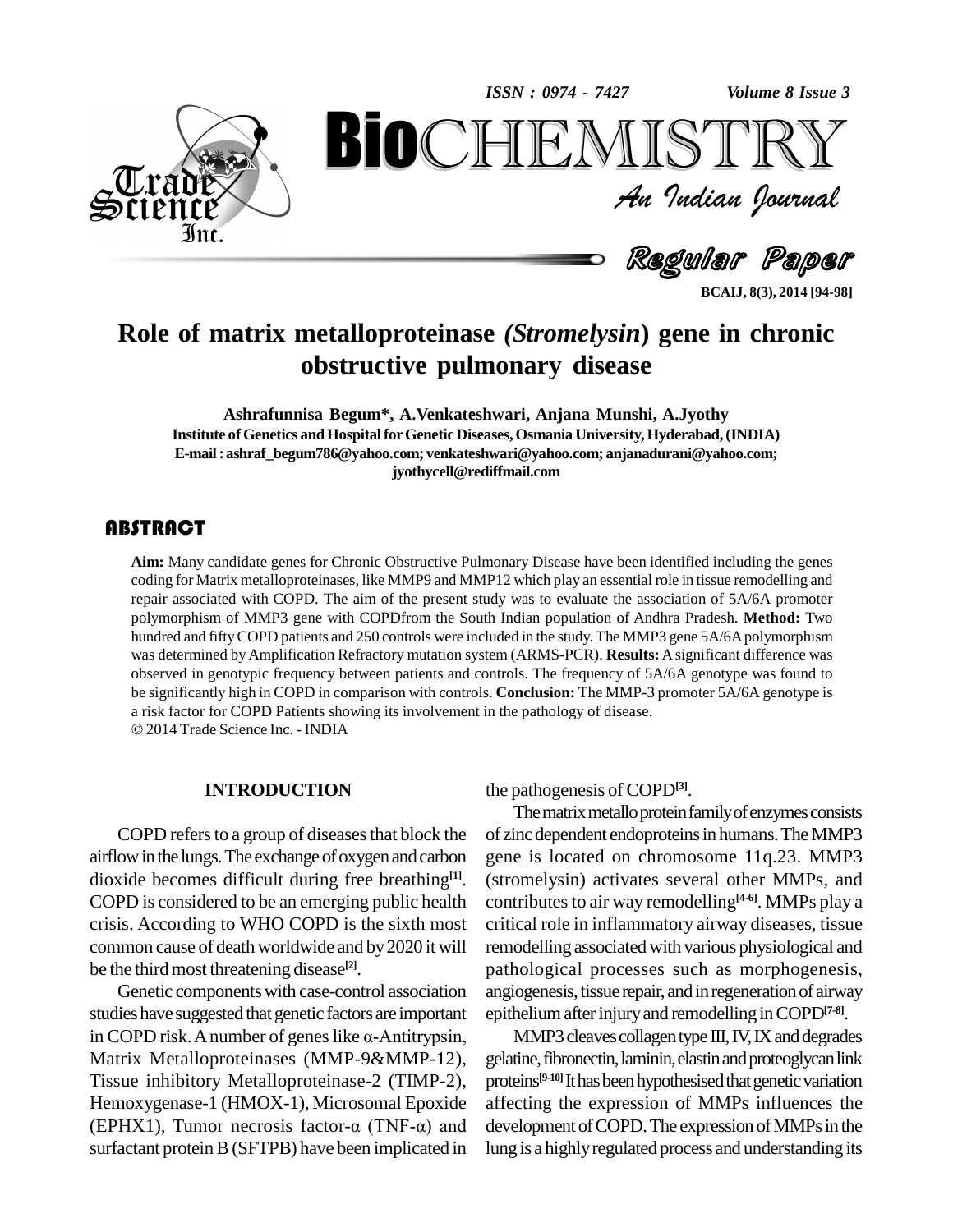# Regular Paper

regulation could in part shed light into their biological function in normal developmental process and in many polymorphic conditions<sup>[11-13]</sup>. The studies on association of MMP3 gene clinical variants with COPD are limited. Therefore, the aim of present study was to ascertain, if functional polymorphism in the promoter region of MMP3 is associated with the from Andhra Pradesh.

### **MATERIALAND METHODS**

#### **Study population**

The Institutional ethical clearance was obtained to carry out the study. Special case proformas and consent forms for COPD and healthy controls subjects have been prepared to collect the detailed case histories and written consent from the cases willing to be recruited for the study had been taken

A total of two hundred and fifty (n=250) COPD cases were taken from Government Chest Hospital, Irranuma, Hyderabad which is one of the reputed hospitals in Andhra Pradesh, where patients from different socioeconomic strata are referred. The cases which were diagnosed by spirometry, chest X-ray and confirmed by presented are mean value  $\pm$ Standard deviation (SD), number pulmonologists were considered for the study. The Spirometric classification of severity of COPD including four stages: stage I, mild; stage II, moderate; stage III, severe; stage IV, very severe COPD (cases with a history of cigarette smoking, cough, sputum, persistence dyspnea, acute excaberations with their profession and other COPD risk factors were included for the study). Emphasis is given for the details of the



**Figure 1 : Lane 1, 100bp DNA ladder, lane 2&3 homozygous 5A, lane 4&5, heterozygous 5A/6A, lane 6&7 homozygous 6A Figure** 1 : Agarose gel electrophoresis of PCR products bear**ing theMMP3 5A/6A polymorphism**

risk of developing COPD in a South Indian population mean age  $41.79 \pm 15.76$  years; 9 female, 239 males, epidemiological variables like age, sex, BMI, addictions such as smoking, Pack years in ex-smokers and other clinical profiles with physiological characteristics are shown in TABLE 1. An equal number of Clinically healthy controls and free of overt diseasewith same geographic background and similar socioeconomic status (n=250, controls and free of overt disease with same geographic<br>background and similar socioeconomic status (n=250,<br>mean age  $41.79 \pm 15.76$  years; 9 female, 239 males, background and similar socioeconomic status (n=250,<br>mean age  $41.79 \pm 15.76$  years; 9 female, 239 males,<br>BMI 28.352  $\pm$  8.014 kg/m2) were considered for the present study. (TABLE 1)

| TABLE 1 : Clinical and physiological characteristic of COPD |  |
|-------------------------------------------------------------|--|
| group                                                       |  |

| Clinical and physiological parameters                | <b>Values</b>                      |
|------------------------------------------------------|------------------------------------|
| Age, years                                           | $59,32 \pm 10,29$                  |
| Male/female, n                                       | 239/11                             |
| Body mass index, kg/m2                               | $19,660 \pm 4.990$                 |
| Smoking status: smokers/ex-smokers<br>/nonsmokers, n | 197/45/09                          |
| Pack-years in smokers/exsmokers                      | $88,2\pm 19,768/75,8\pm$<br>15.262 |
| GOLD stage: I/II/III/IV, n                           | 73/48/121/08                       |
| FVC,% predicted                                      | 78,122±10,196                      |
| FEV1, % predicted                                    | $42,102\pm10,962$                  |
| FEV1/FVC, %                                          | $54.163 \pm 6.502$                 |

**Values are** *n* **(%). \****P* **value** *<***0.05 considered as significant Data FEV1/FVC, %**<br> **Values are** *n* (%), \**P* value <0.05 considered as significant Data<br>
presented are mean value ±Standard deviation (SD), number **(%) of patients. BMI=body massindex. COPD=Chronic obstructive pulmonary disease.**

#### **DNA analysis**

*An*(Figure 1 Gel picture showing MMP3 5A/6A gene *A/*6A gene<br>e age, body<br>IISTRY<br>Indian Iournal DNA was extracted from whole blood using salting out method (Lahiri etal)<sup>[14]</sup>. The MMP-3polymorphism was analysed by the polymerase chain reaction (PCR) with allele-specific primers (AS-PCR) using the following primers Forward 5'-GATTACAGACAT GGG TCA CGG CAC-3', reverse primer, 5'-AAT CAG GACAAGACATGG TTT TTC-3' for the 5A allele and 5'-AAT CAG GACAAGACATGG TTT TTT-3' for the 6A allele. Hot-start PCR was performed allele and 5'-AAT CAG GAC AAG ACA TGG TTT<br>TTT-3' for the 6A allele. Hot-start PCR was performed<br>with the annealing temperatures being 65°C for the 5A TTT-3' for the 6A allele. Hot-start PCR was performed<br>with the annealing temperatures being  $65^{\circ}$ C for the 5A<br>allele and  $62^{\circ}$ C for the 6A allele, and 30 cycles of amplification were carried out.After amplification the PCR samples were loaded on 3% agarose gel and visualized under UV light in a gel documentation system. polymorphism)

#### **Statistical analysis**

The demographic characteristics like age, body

**BIO**CHEMISTRY<br>An Indian Journal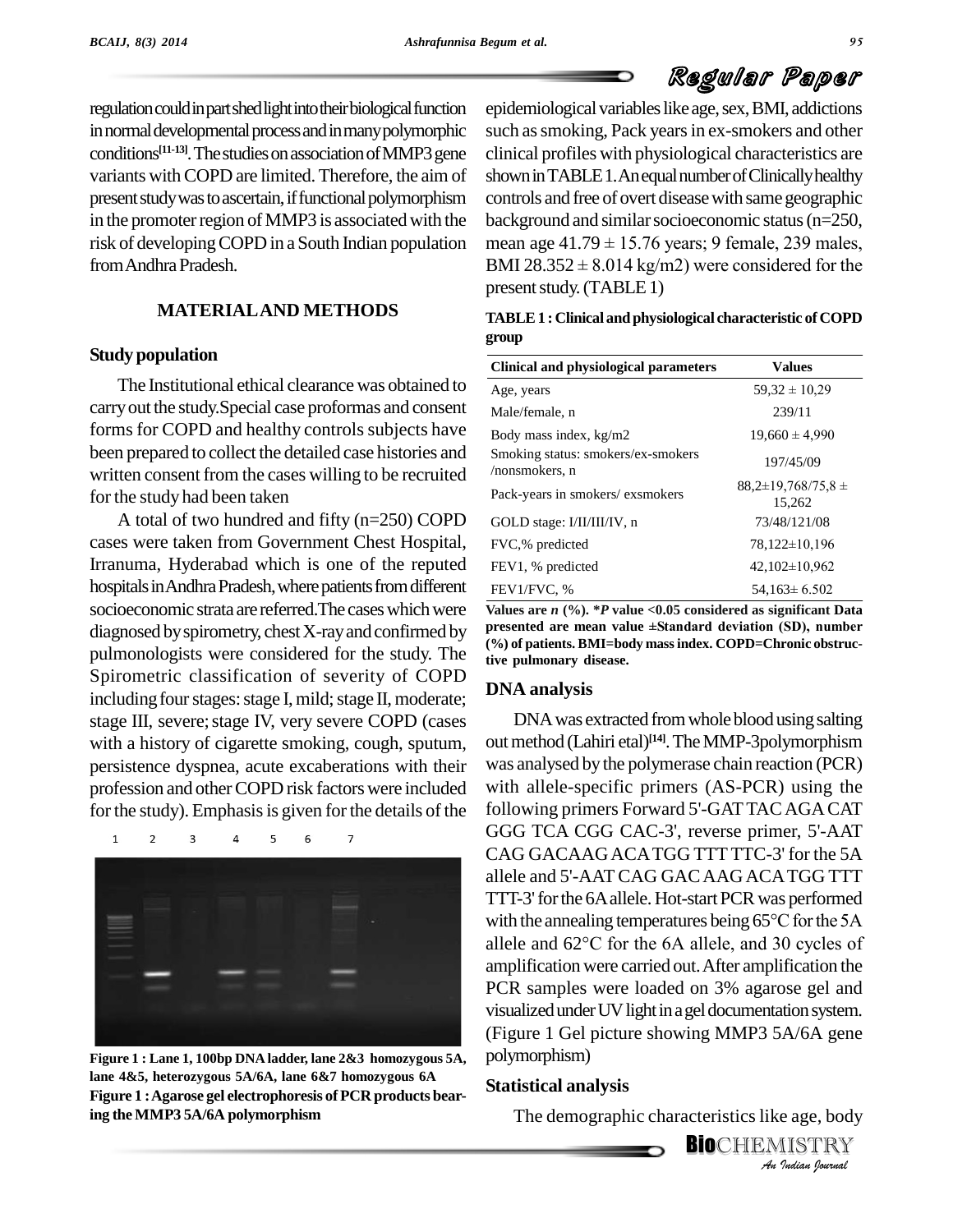| Regular Paper |  |  |
|---------------|--|--|
|---------------|--|--|

**TABLE2 : Distribution of genotypes and allelic frequencies ofMMP-3, 5A/6A gene polymorphisminCOPD and controls**

| $MMP-3$ |                          |           | <b>COPD</b> patient |           | <b>Controls</b> |
|---------|--------------------------|-----------|---------------------|-----------|-----------------|
|         | 5A/6A Genotypes          | $(n=250)$ |                     | $(n=250)$ |                 |
|         | <b>Genotypes /Allele</b> | NO        | $\frac{0}{0}$       | NO.       | $\frac{6}{9}$   |
|         | 5A5A                     | 15        | 6                   | 33        | 6.6             |
|         | 5A6A                     | 191       | 76.4                | 15        | 62.8            |
|         | 6A6A                     | 44        | 17.6                | 60        | 24              |
|         | 5Α                       | 221       | 4.2                 | 23        | 44.6            |
|         | 6A                       | 279       | 55.8                | 2.77      | 55.4            |

**TABLE 3 : Comparison of genotypes and alleles of MMP-3 5A/6A in COPD and controls**

| Genotype/Allele | $\mathbf{X}^2$ | p-Value | odds Ratio 95% CI         |
|-----------------|----------------|---------|---------------------------|
| 5A5A            | 7.45           | 0.006   | $0.4197(0.2219 - 0.7941)$ |
| 5A6A            | 10.93          | 0.009   | 1.91(13-2.828)            |
| 6A6A            | 3.1            | 0.07    | $0.6764(0.4373 - 1.046)$  |
| 5A5A Vs 6A6     |                |         | 0.9839 (0.7667-1.263)     |
| 6A6AVs 5A5A     | 0.0016         | 0.898   | 1.016 (0.7919-1.304)      |

mass index, smoking, pack Years, were compared with the controls by student 't' test and Mann Whitney test. The 5A/6A polymorphism of MMP3 gene association between COPD and controls which was examined by Fischer exact ratio and chi-square analysis with 95% confidence interval (CI) and using Open EP16 software (Open Epi Version 2.3.1 from department of Epidemiology, Rollins school of Public Health, Emory University, Atlanta, GA 30322, USA).Genotypic frequencies were calculated according to the number of different genotypes observed and the total number of genotypes examined. according to the number of different genotypes<br>observed and the total number of genotypes examined. con<br>Yate's correction (Yates 1934) was applied wherever with necessary. Statistical significance was defined as p<0.05.

#### **RESULTS**

*Arrequency of 5A/6A genotype was significantly high in* COPD *I*<br>I.91; 95%<br>*Ignificant as*<br>*INSTRY*<br>*Indian hournal* The MMP-3 5/6A polymorphism the genotypic frequencies of  $5A/5A$ ,  $5A/6A$  and  $6A/6A$  were  $6.0\%$ , 76.4%, and 17.6% in COPD patients, and 6.6%, 62.8%, and 24.0 respectivelyin controls(Table 2).The COPD in comparison with controls  $(X=10.93,$ p=0.009, OR=1.91; 95% CI=13-2.828). However, there was no significant association found in allelic frequency in comparison with the control

**BIO**CHEMISTRY

#### **DISCUSSION**

COPD is recognised as leading disease of lungs in many developed countries **[15,16]** MMPs and their potential effectsin induction or progression ofCOPD **Genotypes /Allele NO % NO %** constitute a recently developed field of research, with a number of observations supporting the role of MMP-1, MMP-9 and MMP-12 **[17]**.Among these proteases, MMP-3 is considered a key enzyme, as it recognizes a broad spectrum of substrates, can activate other MMPs and it can be responsible for the release of growth factors **[18]**. In thisstudy we have evaluated the role of matrix metalloproteinase (MMP3, stromolysin-1) 5A/ 6Apolymorphism in the development of COPD. We analyzed two hundred fiftyCOPD patients with equal number of controls. The frequency of male COPD patients was found to be high compared to COPD females. Males are at higher risk for developing the disease in comparison to females because of addictions such assmoking, **[19]** asfemales of our population are not addicted to smoking **[20]**.The higher preponderance of the disease was found in individuals with more than 45 years of age. This could be due to ageingwhere the lung functions get deteriorated leading to the susceptible development of COPD<sup>[21]</sup>. The frequency of smokers was also high in our patient group.The constituents of tobacco smoke diffuse across the alveolar capillary membrane and its lining fluid which enter into the blood circulation cause damage to endothelial cells **[22,23]**.

> BMI was found to be low in COPD patients when compared to healthy controls which is in accordance with previous studies suggesting low BMI as an important risk factor for COPD<sup>[24,25]</sup>. Although COPD is a lung related disease but the majority of its effects not only damage lungs but also show its effect in muscular weakness with a low bodymassindex (BMI) **[26]**.

> The 5A/6A of MMP-3 gene is a risk factor for susceptibility to COPD, since a significant difference was observed between patients and controls.To the best of our knowledge this is the intial study on MMP3 with 5A/6A genotyping which has been studied on COPD fromSouth Indian population.

> As this study shows that 5A/ 6A genotype a frequency was found to be high in COPD patients compare to controls The mechanism behind the association ofMMP3metalloproteinases(MMP-s) are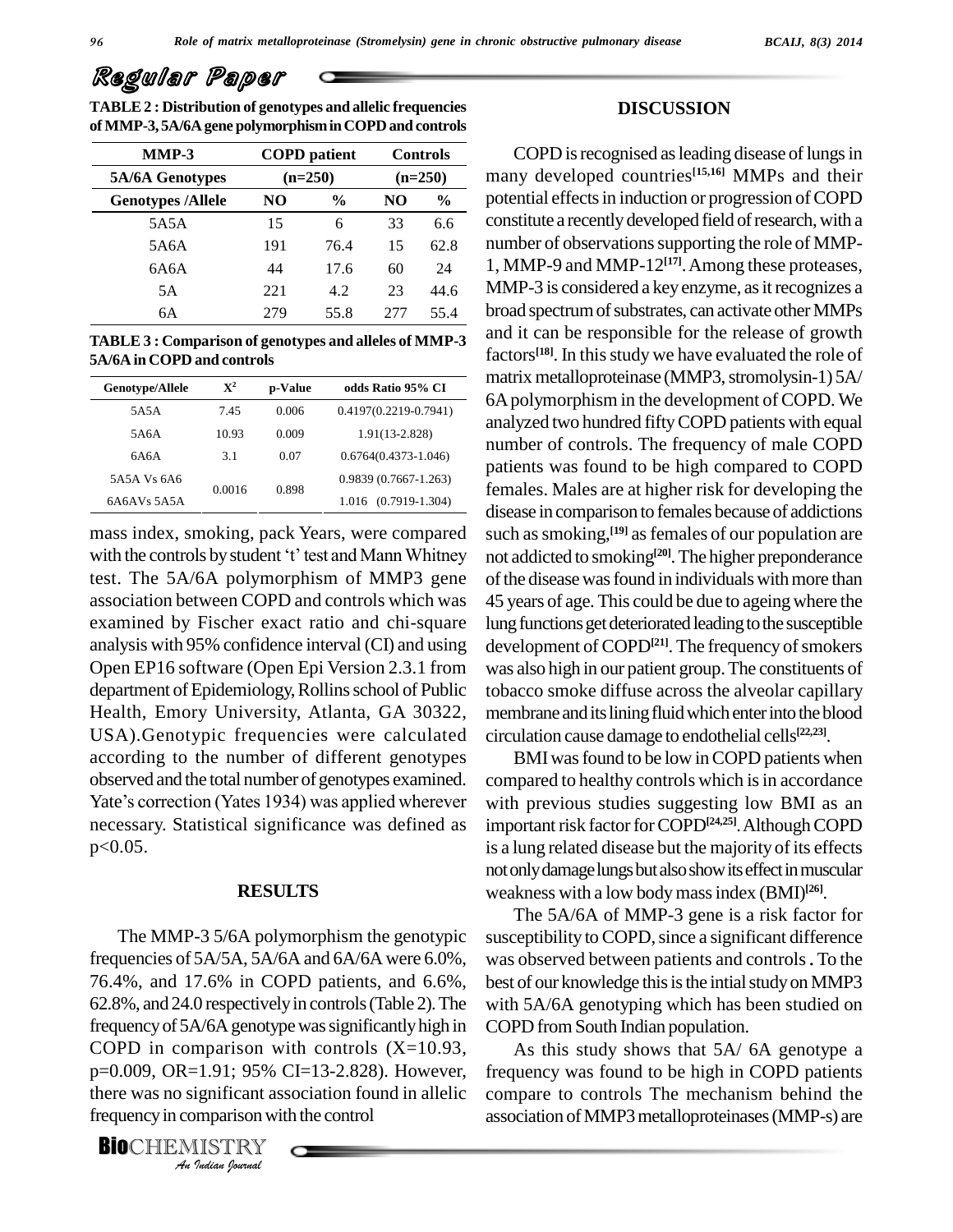a feature of inflammatory conditions and may contribute to the overall evolution of the inflammation-induced tissue destruction<sup>[30]</sup>. Several pulmonary cells including [1] C. resident alveolar macrophages, neutrophils, parenchymal cells (including interstitial fibroblasts), type II epithelial cells and vascular endothelial cells are capable of elaborating MMPsand numerous MMPs, including MMP3 and MMP9, have been considered to have  $1929-1940$  (2004). important pro-inflammatory roles in acute lung [4] V.Lagente, B.Manoury, S.Nénan, C.Le Quément, inflammation **[31]**.

MMP-3 plays different roles or a different role in maintaining the dynamic balance of theECM, being responsible for cleavage activity on ECM components with potential release of growth factors (particularly those involved in fibrogenesis) and regulating the activity of a number of other MMPs. However the study done<br>so far on MMP-3 polymor-phism in Caucasian 1079–1090 (2005). so far on MMP-3 polymor-phism in Caucasian Brazilian COPD patients indicates that there was no association of 5A/6A polymorphism with the disease<sup>[32]</sup>. Korytina and etal<sup>[33]</sup> studies have shown the association  $\frac{3}{14}$ of MMP-3 gene with  $6A/6A$  genotype<sup>[33]</sup>. The  $\overline{81}$ metaanalysis studies carried out by Hongbin Zhou and et al **[34]** have shown a moderate variation in 5A/6A MMP-3 gene polymorphism**[34]**. To confirm the association ofMMP3 5A/6A gene polymorphismstill there is a need to have further studies as MMPs are considered as candidate genes. The studies should also be carried out by metaanalysis on MMPs with COPD  $\begin{bmatrix} 11 \end{bmatrix}$  C. Bergeron, M.K. 1u<br>from India 29, 596–604 (2005). from India.

#### **CONCLUSION**

Our investigations support that MMP-3, 5A/6A genotype is a risk factor among COPD patients showing its effect on pathogenesis of COPD.

#### **ACKNOWLEDGEMENTS**

I would like to thank Professor and Director A.Jyothy, Faculty members of Department of cell biology, Department of Bio-chemistry, Institute of Genetics and Hospital for Genetic Diseases, Osmania UniversityHyderabad for guiding and suggesting for this work. We thank A.P chest Hospital doctors, patients Allergy, 31, 747–755 (2001). and staff for collaborating in this study. We thank UGC $-$  [21] K.Ito; 3, 204-220 (2001). MANF New Delhi for Financial aid.

# **REFERENCES**

Regular Paper

- **[1]** C.J.Murray,A.D.Lopez; Global Burden of Disease Study. Lancet, **349(9064)**, 1498-504.1 **(1997)**.
- **[2]** A.D.Lopez, K.Shibuya, C.Rao, C.D.Mathers, A.L.Hansell, L.S.Held et al.; Eur.Respir.J., **27(2)**, 397-412 **(2006)**.
- **[3]** A.Nestor, M.D.Molfino; MSc, FCCPCHEST, **125**, 397-412 (**2006**).<br>A.Nestor, M.D.Molfino;<br>1929–1940 (**2004**). [3] A.Nestor, M.D.Molfino; MSc, FCCPCHEST, 125,<br>1929–1940 (**2004**).<br>[4] V.Lagente, B.Manoury, S.Nénan, C.Le Quément,
- C.Martin-Chouly, E.Boichot; Brazilian Journal of Medical and Biological Research, **38**, 1521-1530 **(2005)**.
- **[5]** F.Kheradmand, K.Rishi; New York: Dekker, 749– 765 **(2003)**.
- **[6]** J.J.Atkinson, K.Holmbeck, S.Yamada, H.Birkedal-<br>Hansen, W.C.Parks, R.M.Senior; Dev.Dyn., 232,<br>1079–1090 **(2005)**. Hansen, W.C.Parks, R.M.Senior; Dev.Dyn., **232**,
- **[7]** D.A.Schwartz, D.S.Van Fossen, C.S.Davis, R.A.Helmers, C.S.Dayton, L.F.Burmeister,<br>G.W.Hunninghake; Am.J.Respir.Crit.Care.Med.,<br>**149**, 444–449 (**1994**). G.W.Hunninghake; Am.J.Respir.Crit.Care.Med.,
- **[8]** I.K.Demedts, G.G.Brusselle, K.R.Bracke, K.Y.Vermaelen, R.A.Pauwels; CurrOpin Pharmacol, **5**, 257–263 **(2005)**. K.Y.Vermaelen, R.A.Pauwels; CurrOpin
- **[9]** K.Masumoto, J.D.de Rooij, S.Suita, R.Rottier, Pharmacol, **5**, 257–263 (**2005**).<br>K.Masumoto, J.D.de Rooij, S.Suita, R.Rottier,<br>D.Tibboel, R.R.deKrijger; Histopathology, **47**, 410– 419 **(2005)**. **D.Tibboel, R.R.deKrijger; Histopathology, 47, 410-419 (2005).**<br>**[10]** A.C.Newby; Physiol.Rev., **85**, 1–31 (2005).
- 
- **[11]** C.Bergeron, M.K.Tulic, Q.Hamid; Eur.Respir.J., A.C.Newby; Physiol.Rev<br>C.Bergeron, M.K.Tulic,<br>**29**, 596–604 (**2005**).
- **[12]** L.Joos, P.D.Pare,A.J.Sandford; Swiss.Med.Wkly., **132**, 27-37 **(2002)**
- **[13]** S.R.Elshaw, N.Henderson, A.J.Knox, S.A.Watson et al.; Br.J.Pharmacol., **142**, 1318-1324 **(2004)**.
- [14] D.K.Lahiri, J.I.Nurnberger Jr.; Nucleic Acids.Res., **19**, 5444 **(1991)**.
- **[15]** D.M.Mannino, D.M.Homa, L.J.Akinbami, **19**, 5444 (**1991**).<br>D.M.Mannino, D.M.Homa, L.J.Akinbami,<br>E.S.Ford, S.C.Redd; 1971–2000. MMWR Surveill D.M.Mannino, D.M.Hom<br>E.S.Ford, S.C.Redd; 1971–20<br>Summ, **51**, 1–16 (**2002**). **E.S.Ford, S.C.Redd; 1971–2000. MMWR Surveill Summ, 51, 1–16 (2002).**<br>[16] C.J.Murray, A.D.Lopez; Science, 274, 740–743
- **(1996)**.
- **[17]** Haq et al.; BMC Medical Genetic, **11**, 7 **(2010)**.
- **[18]** A.M.Henney, P.R.Wakeley, M.J.Davies et al.; Proc.Natl.Acad.Sci., USA, **88**, 8154-8158 **(1991)**.
- 
- **[19]** D.James; Crapo PNAS.no.1, **(2010)**.<br>**[20]** C.Tabak, H.A.Smit, D.Heederik et al.; Cl<br>Allergy, **31**, 747–755 **(2001)**. *I.*; Clin.Exp.<br>3-Reynolds,<br>IISTRY **[20]** C.Tabak, H.A.Smit, D.Heederik et al.; Clin.Exp.<br>Allergy, **31**, 747–755 **(2001)**.<br>**[21]** K.Ito; **3**, 204–220 **(2001)**.
- 
- **[22]** R.S.Barua, J.A.Ambrose, L.J.Eales-Reynolds,

**BIO**CHEMISTRY<br>An Indian Journal